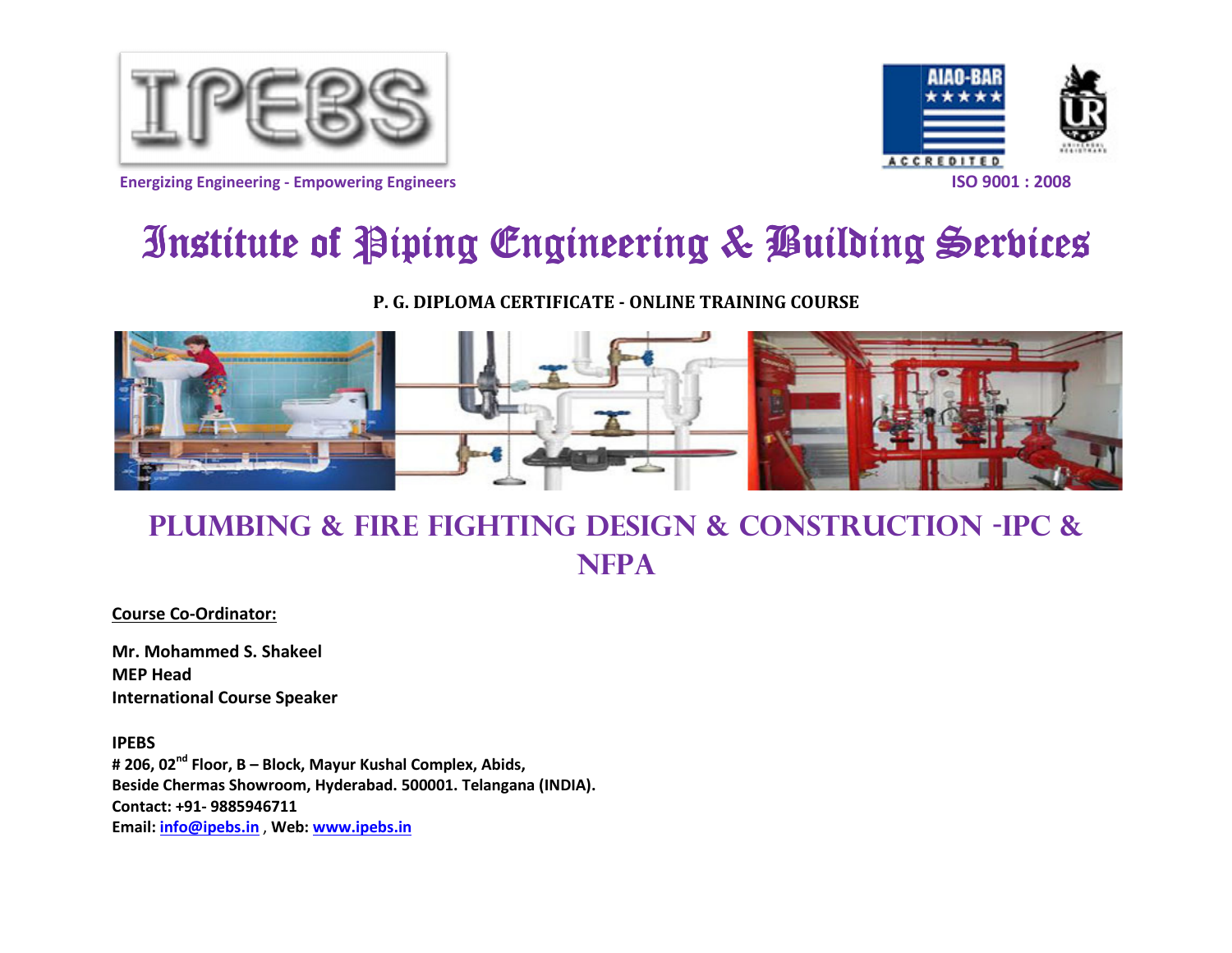#### ABOUT IPEBS

IPEBS was established with a vision to offer proactive training & consulting services for design, construction, Inspection, Operation & Maintenance of Process Plants & Building Services including

- a) Process Plant Engineering: Plant 3d-Modelling, Process Equipment, Piping Engineering, Pipeline Engineering, Valves, Rotating Equipments, Piping QA/QC & Inspection.
- b) Electro-Mechanical Building Services (MEP 3d Modeling, HVAC, Plumbing, Fire Protection & Electrical Systems)

#### IPEBS - CONSULTING

**IPEBS** team comprises of engineers and designers having extensive real time experience in the design, construction, inspection, Operation & Maintenance of Process Plant Engineering and Building Services.

#### IPEBS - TRAINING

Thousands of Engineers, Designers, Draftsman and Technicians have attended **IPEBS** training programs. On a national basis, **IPEBS** is now unquestionably the number one professional Plant Engineering, Piping Engineering & MEP course provider.

#### ABOUT TRAINING PROGRAM

This course provides basic design criteria pertinent to the design of Plumbing, Sanitary & Water Based Fire Fighting systems. This course identifies and outlines the types of drainage systems (sanitary and storm water) supply water distribution systems, hot water systems, sprinkler systems, standpipe systems and private hydrant systems, appropriate for your needs, together with the wise system design & energy conservation.

Gain an understanding of the basic principles and code requirements of typical plumbing systems and the ability to design and review plumbing systems. Know how to use calculations in the selection of piping materials and the methods of construction, sizing of piping and equipment, and plumbing fixture selection. Be well prepared to meet the design challenges of the varying types of commercial and institutional projects anticipated in the next decade.

#### PROGRAM FEATURES

- $\checkmark$  In-depth course content for easy understanding.
- $\checkmark$  Blended Learning: Online contact with faculty.
- $\checkmark$  Accessibility to Course Faculty & Counseling Services.
- $\checkmark$  Job oriented training program.
- $\checkmark$  Student will be job ready, after the course.
- $\checkmark$  Student will acquire skills and knowledge similar to working professional.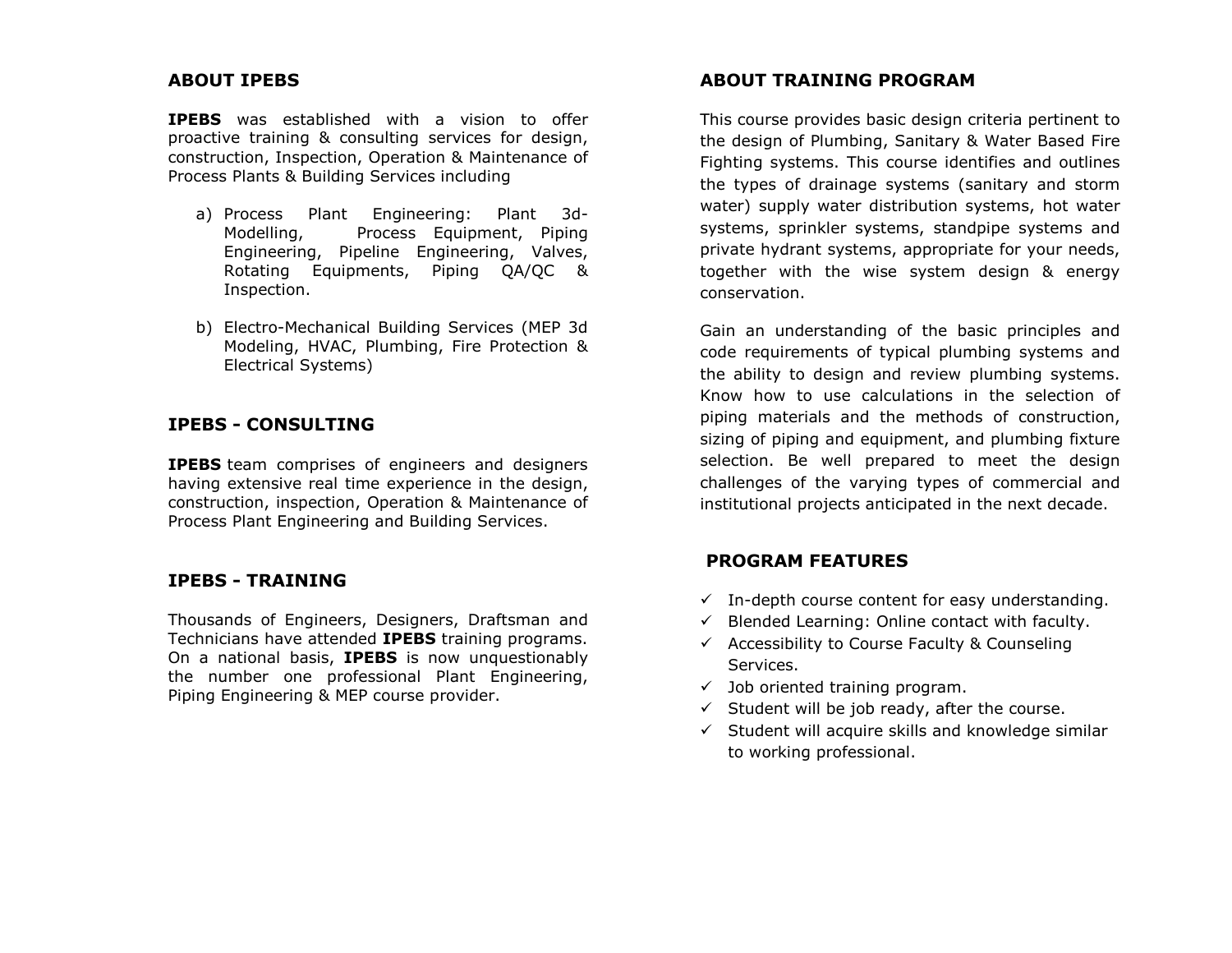## WHO SHOULD ATTEND

- Graduating College Students in the following disciplines
	- ← Mechanical Engineers<br>← Electrical Engineers
	- $\checkmark$  Electrical Engineers<br> $\checkmark$  Civil Engineers
	- **V** Civil Engineers<br>∠ Preduction Engi
	- $\checkmark$  Production Engineers<br> $\checkmark$  Dinlama (ITI)
	- $\checkmark$  Diploma / ITI

# • Working Professionals

- **← Fire Fighting Engineers**<br>← Plumbing Systems Desi
- $\checkmark$  Plumbing Systems Design Engineers<br> $\checkmark$  Fire Protection Engineers
- $\checkmark$  Fire Protection Engineers
- √ MEP Engineers<br>∠ MEP Ce Ordinat
- √ MEP Co-Ordinator<br>∠ Design & Project E
- ← Design & Project Engineers
- ← HVAC Engineers<br>← HVAC Site Engine
- Ged HVAC Site Engineers<br>Compute OA / OC Engine
- HVAC QA / QC Engineers
- √ HVAC Draftsman<br>∠MEP Draftsman
- √ MEP Draftsman<br>∠ Dlumbing Techn
- $\checkmark$  Plumbing Technicians

# • Corporate / Organizations

- ← Fire Protection Consulting Companies<br>← Fire Fighting Decisning Consultancies
- $\checkmark$  Fire Fighting Designing Consultancies<br> $\checkmark$  Fire Fighting Contracting Companies
- ✓ Fire Fighting Contracting Companies
- $\times$  MEP Consultants<br> $\times$  MEP Contracting
- ✓ MEP Contracting Companies<br>∠ UVAC Consulting Companies
- HVAC Consulting Companies
- $\checkmark$  HVAC Contracting Companies

# COURSE MODULES:

- I) Plumbing Systems
	- $\checkmark$  Introduction<br>Anting System
	- √ Piping Systems<br>∠ Water Sunnly
	- $\checkmark$  Water Supply Cold & Potable Water Systems
	- $\checkmark$  Hot Water Supply System
	- ✓ Hydraulics and Pumping Systems<br>∠ Sanitam: Duainage System
	- Sanitary Drainage System
	- $\checkmark$  Storm Water Management
- II) Water Based Fire Fighting Systems
	- $\checkmark$  Introduction<br> $\checkmark$  Eire Dynamic
	- **√ Fire Dynamics**<br>∠ Fire Sarinkler (
	- Fire Sprinkler Systems NFPA 13
	- √ Design & Layout<br>∠ Fire Sprinkler Hv
	- Fire Sprinkler Hydraulics-NFPA 20
	- $\checkmark$  Standpipe Systems-NFPA 14
	- **√ Private Hydrant and Hose Systems-**NFPA 14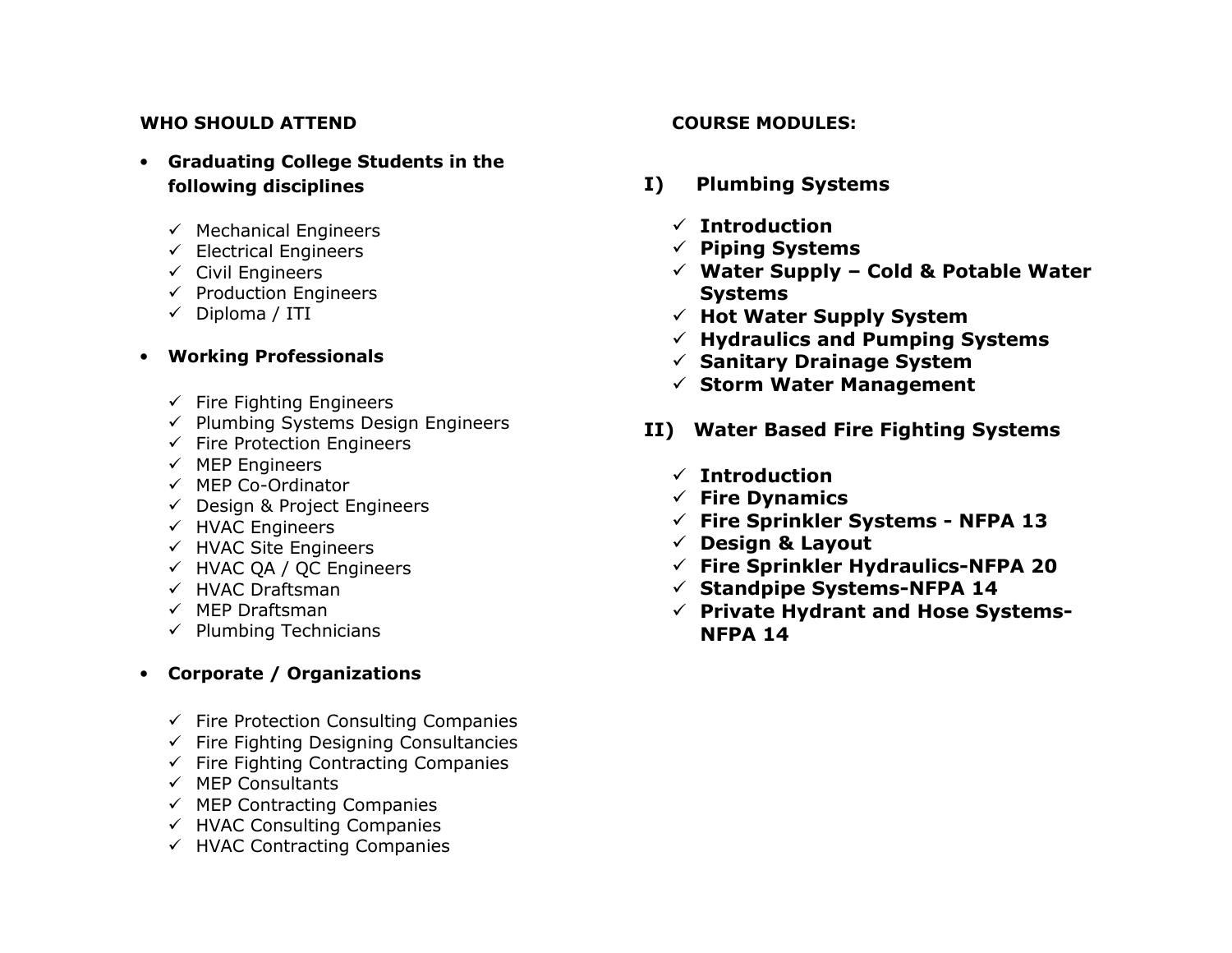#### Course Content:

#### I)Plumbing Systems Design

# Introduction

- Introduction, History, Scope, Objective, Building **Services**
- Plumbing Codes & Standards -UPC, SPC, NPC, BOCA & IPC
- Plumbing Scope in a building
- Role of Plumbing Practitioners
- Plumbing Fixtures & Appliances Definitions, Symbols, Supply
- Installation & Fixture Clearances
- Water Closet, Lavatory, Bath Tub, Shower Head, Bidet, Urinal
- Floor Drain, Kitchen Sink, Dish Washer, Waste Food Grinder
- Drinking Fountain, Laundry Tray, Hose Bib
- Flushing Systems
- Water Consumption

# Piping Systems

- Fundamentals-Pipe, Tube
- Pipe Designators NPS, IPS, NB
- Pipe Wall Thickness, Schedule, Pipe Weight, Lengths, Grades, Ends
- Connections in Piping System
- Pipe Joining Methods (Threaded, Socket-Weld, Butt-Weld, Flanged)
- Pipe Fittings Elbows (90° Long Radius, Short Radius, 45° Bends, Reducing, Mitre)
- Tee Equal, Reducing
- Fabricated Stub-In, Stub-On
- Reducers Concentric, Eccentric, FOT, FOB
- Couplings, Unions, Plug, Swage
- Flanges, Configurations, Types
- Valves Introduction, Functions, Components, Locations
- Gate, Globe, Butterfly, Ball, Angle, Check, PRV, Drain, Air Vent, Control Valves
- Valve Operators, Valve Layout Considerations

# Water Supply – Cold & Potable Water Systems

- Introduction, Water, Sources of Water Supply, Requirements
- Estimating the Total Demand for Water Supply System
- Water Meter, Types, Sizing, Pressure Drop
- Water Supply Systems in Buildings Direct, Over-Head Tank
- Underground-Overhead, Direct Pumping Systems
- Water Distribution System in Building-Up-Feed, Down-Feed
- Types, Sizing Underground & Overhead Tank
- Booster Pump Requirement
- Estimation of Number of Plumbing Fixtures
- Fixture Units/Demand Units/Loading Units
- Estimation of Fixture Units, Simultaneous Demand
- Hunter Curves, Max. Probable Flow
- Sizing Water Supply Piping Pressure Drop & Velocity Limitation
- Pressure Needed in Different Fixtures
- Excessive Water Pressure, Water Hamme

# Hot Water Supply System

- Introduction, Hot Water Requirement
- Hot Water Temperature for Various Services
- Components of Hot Water Supply System
- Water Heaters, Types, Storage Tanks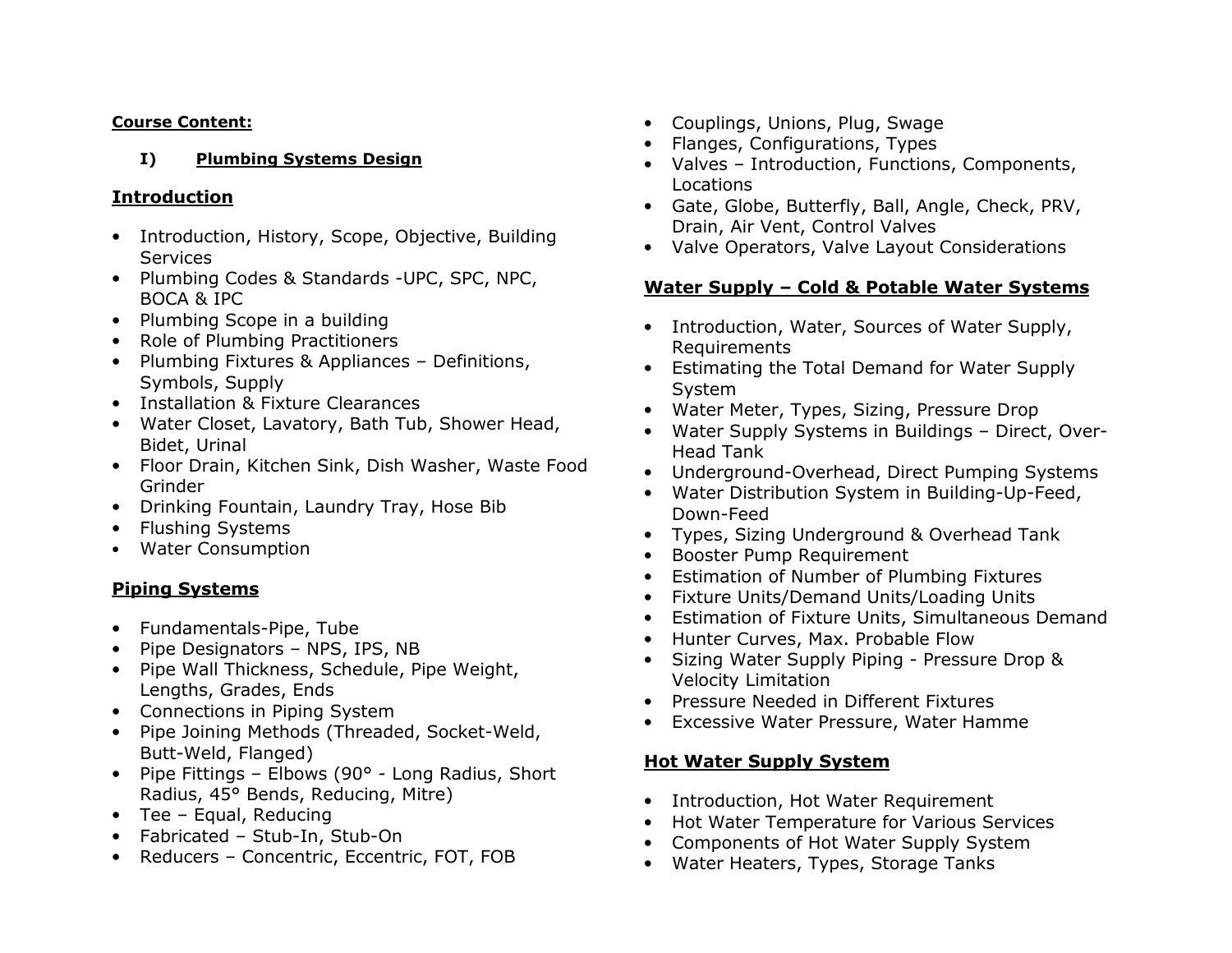- Hot Water Distribution Piping System
- Individual Geysers
- Centralized Hot-Water Systems
- Hot Water Circulation Systems Up-Feed, Down-Feed, Combined, Inverted
- Design Average Hot Water Demand
- Water Heater Coil Capacity, Storage Tank Capacity

# Hydraulics and Pumping Systems

- Introduction, Density, Viscosity
- Pressure-Vapor, Atmospheric ,Absolute and Gauge
- Static Head, Dynamic Head
- Flow under Gravity Conditions Pipes
- Open Channels, Flow under Pressure
- Coefficient of Roughness, Frictional Loss, Nomo graph
- Need for Pumping
- Pump Types Centrifugal, Rotary, Positive Reciprocating
- Pump Application Booster, Circulation, Submersible, Sewage and Sump Pump
- Pumping Systems Direct Boosting, Break-Pressure Tank, Hydro-Pneumatic
- Pump Characteristics Capacity, Total Dynamic Head, Efficiency, Power Required
- Suction, Cavitation, Net Positive Suction Head

# Sanitary Drainage System

- Introduction, Waste Water-Black Water, Gray Water
- Planning Layouts, Pipes, Fittings
- Grouping of Drainage System-Above Ground, Basement, In Ground
- Parts -Traps, Vents, Drainage Pipe, Building Drain Pipe, Sewer
- System Types One-pipe, Two-pipe, Single Stack, Soil Stack, Waste Stack
- Drainage Fixture Units, Estimation
- Sizing-Horizontal Fixture Branches, Stacks
- Branch Intervals, Maximum Capacities, Grading(sloping) of Horizontal Pipes
- Vent System, Role of Atmospheric Pressure
- Types Wet, Waste Stack, Back-Back, Circuit, Loop, Individual Vent
- Sizing and Length
- Sewage Basin, Sewage Pump
- Types-Submersible, Vertical Lift, Self Priming, Simplex, Duplex
- Drawdown Capacity, Circular Basin Capacity, Basin Sizing
- Sewage Pump Head Calculations

# Storm Water Management

- Introduction, Collection, Catchment Areas
- Design Considerations- Rain Water Area, Amount of Rainfall
- Type of Roof System- Flat Roofs, Sloped Roofs
- Catchment Area, Roof Drains
- Screening, Gutters, Leader, Horizontal Storm Drain
- Sizing, Sloping, Connections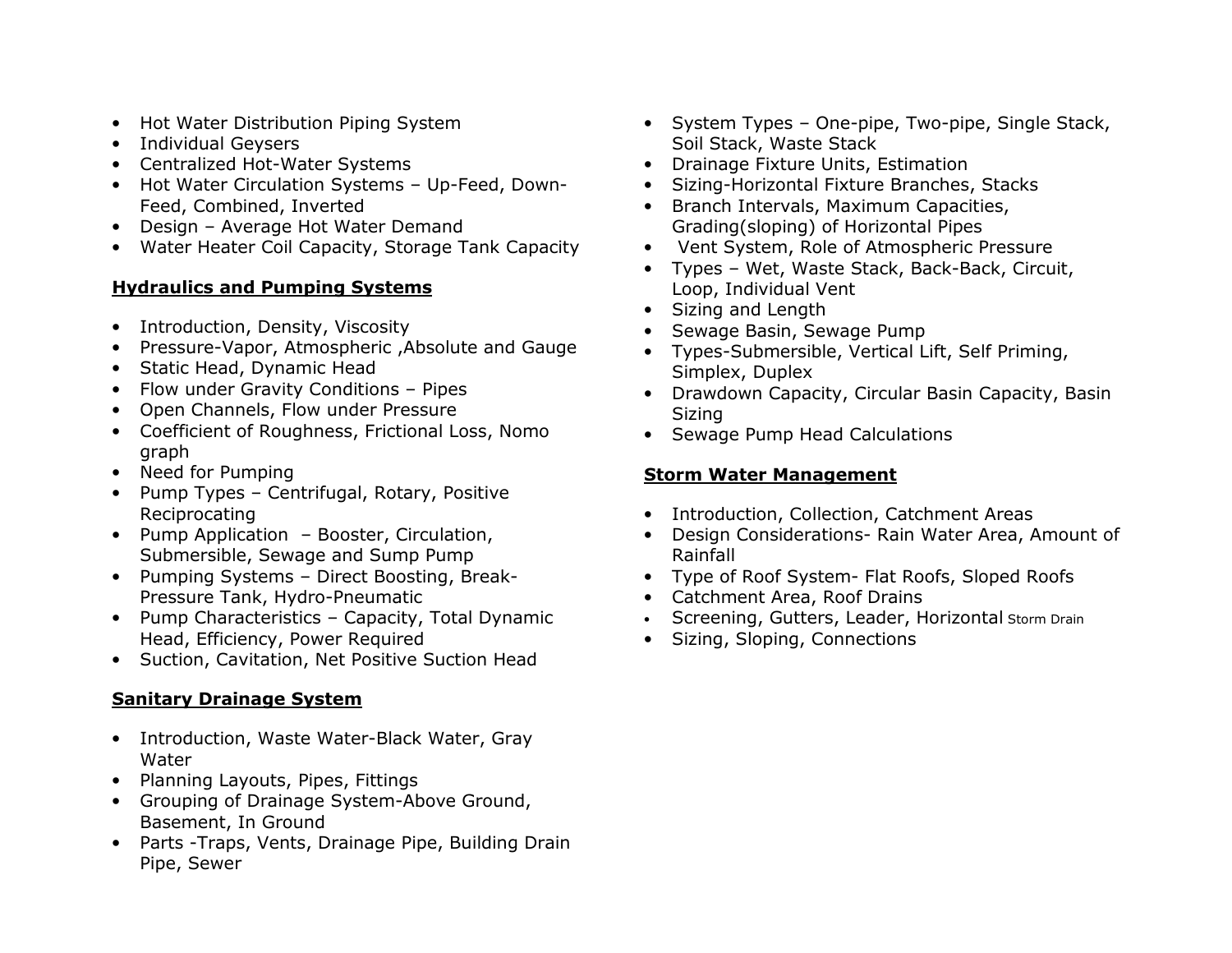#### II)Water Based Fire Fighting Systems

# **Introduction**

- Requirement, Absolute Safety
- Classification of Fire Safety Systems
- Passive Fire Safety, Active Fire Safety
- Fire Detection & Alarm System
- Fire Suppression System
- Foam, Chemical, Gaseous Systems
- Water-Based Systems
- Codes & Standards, Organizations
- Design and steps for protection

# Fire Dynamics

- Fire Dynamics, Fire Tetrahedron
- Fire Extinguishing Methods, Fire Extinguishing Agents
- Fire Classes, Comparison of Classes
- Fire Class & Extinguishing Agent
- Types of Extinguishing Agents

# Fire Sprinkler Systems - NFPA 13

- Introduction
- •Water Based Fire Suppression Systems
- Fire Extinguishing Properties, Disadvantages
- Building Occupancy Classification
- NFPA Standards Related to Fire
- Sprinkler Head Construction, Temperature Ratings, Configurations, Types
- Sprinkler System Description, Types, Components

# Design & Layout

- Description, Riser, Feed Main, Cross Main, Branch Line
- Typical Piping Layouts Grid, Loop, Tree
- Hazard Classification- Light, Ordinary, Extra, Special
- Floor Area Limitation
- Protection Area of Sprinkler
- Spacing, Location
- Sprinkler Pipe Sizing Pipe Schedule Method

# Fire Sprinkler Hydraulics-NFPA 20

- Sprinkler Piping pressure, Material, Piping Joints, Wall thickness
- Sprinkler Head K-Factor
- Basic Design Circuit
- Sprinkler Density Requirement
- Hydraulic Analysis, Design Density
- Area/Density Curves, Flow Adjustments
- Riser Detail
- Hazen-Williams Formula for Friction Loss
- Sprinkler System Water Supplies

# Standpipe Systems-NFPA 14

- Introduction- Hose Connection, Valve, Nozzle
- Hose Storage Devices, Hose Station
- Combined Standpipe and Sprinkler System
- Standpipe Classes Class I, Class II, Class III
- Fire Department Connection
- Standpipe Classification Automatic, Semi-Automatic, Manual
- Standpipe Types Dry, Wet
- Requirements, System Zoning, System Demand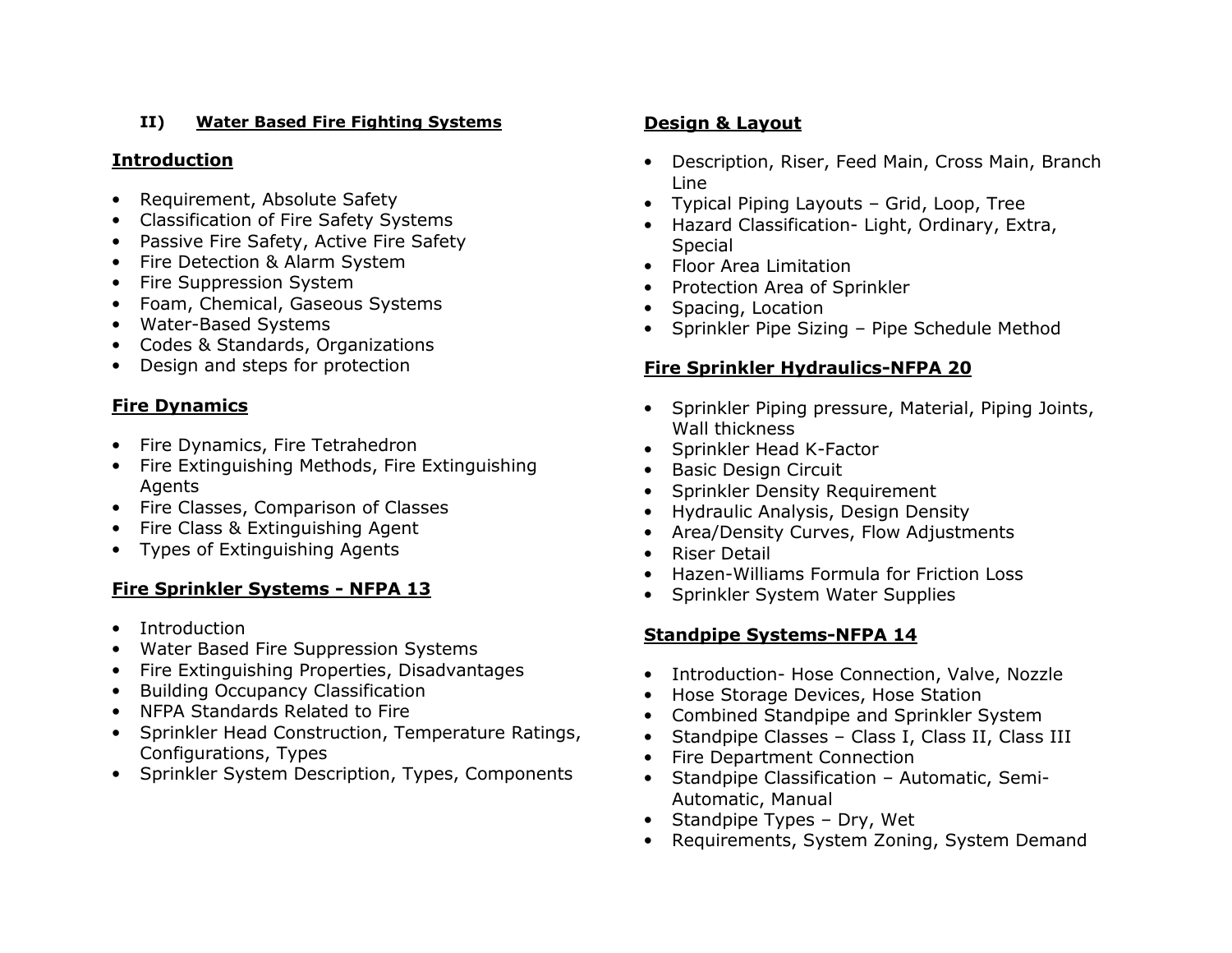- System Design Location, Number, Interconnection, Minimum Size
- Pressure Limitation, Supply and Flow Rates
- Fire Tank Sizing
- Hydraulic Calculation Procedure
- Drains and Test Riser

# Private Hydrant and Hose Systems-NFPA 14

- Introduction
- Types Wall, Wet Barrel, Frost-proof, Monitor Nozzle Hydrant
- System Design Number, Size, Arrangement, Location
- Flow Indicators, Body Color

# Course Fee Details:

| <b>Course Title</b>                                                                                                                         | Fee for Indian<br><b>Participants</b>        | Fee for<br><b>International</b><br><b>Participants</b> |
|---------------------------------------------------------------------------------------------------------------------------------------------|----------------------------------------------|--------------------------------------------------------|
| <b>Plumbing &amp; Fire</b><br><b>Fighting Design &amp;</b><br><b>Drafting - IPC &amp;</b><br><b>NFPA - Online</b><br><b>Training Course</b> | INR 15,000/-<br>(Spl Offer:<br>INR 12,000/-) | <b>USD 400/-</b><br>(Spl Offer:<br>USD 300/-)          |

For making e – payment for the course fee please find IPEBS Bank account details below.

| <b>Account Name</b>     | <b>IPEBS</b>    |
|-------------------------|-----------------|
| <b>Account Number</b>   | 03182020005287  |
| <b>Bank Name</b>        | <b>HDFC</b>     |
| <b>Branch</b>           | <b>ABIDS</b>    |
| RTGS / NEFT / IFSC Code | HDFC0004125     |
| <b>SWIFT Code</b>       | <b>HDFCINBB</b> |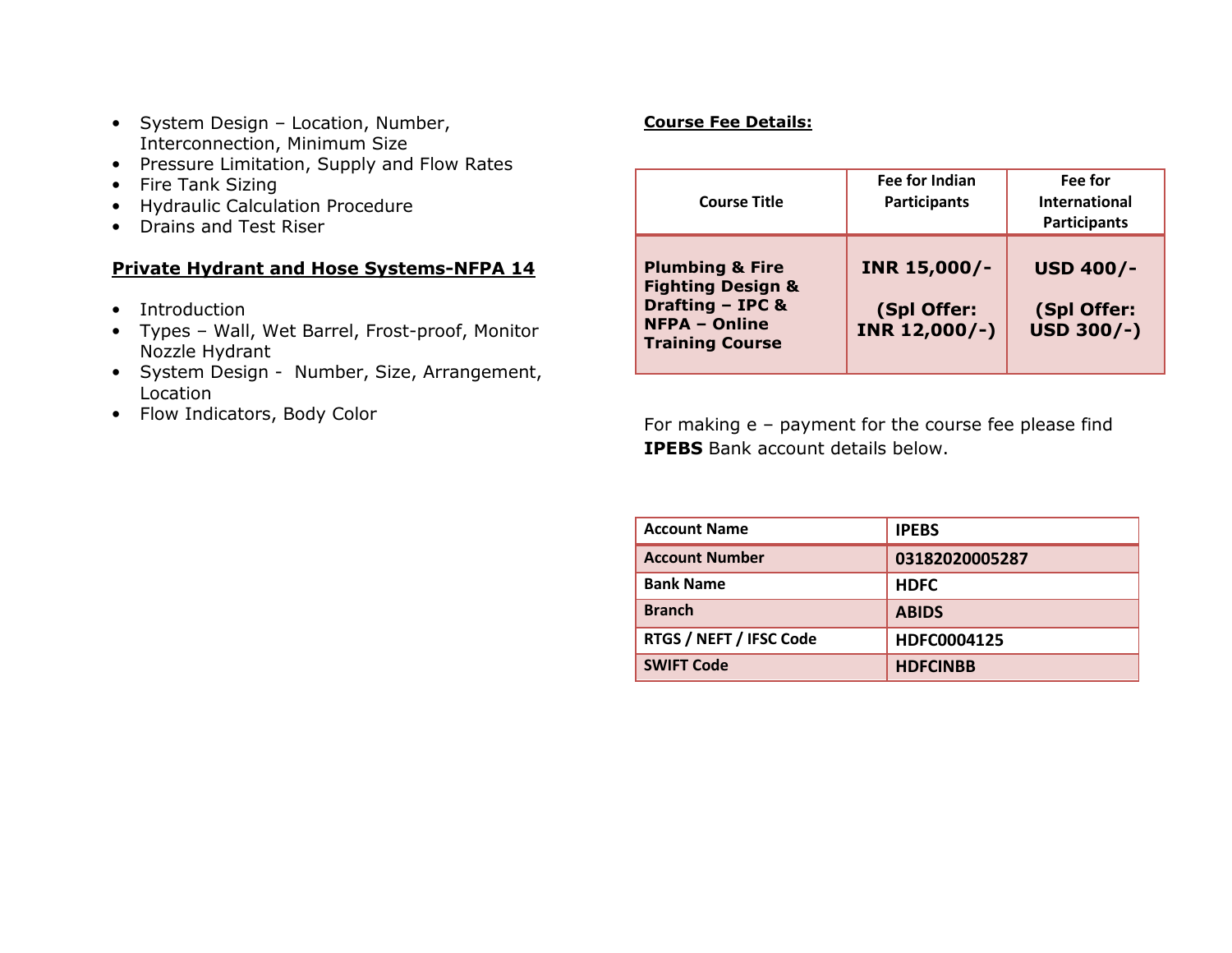#### IPEBS Corporate Training Clients:

| <b>IPEBS Corporate Training Clients:</b> |                 | <b>Company Name</b>                | <b>Location</b> |
|------------------------------------------|-----------------|------------------------------------|-----------------|
| <b>Company Name</b>                      | <b>Location</b> | <b>SPPC</b>                        | Sudan           |
| <b>Intergraph Consultants</b>            | India           | <b>CFPE Technology Solutions</b>   | Malaysia        |
| Port of Sohar                            | Oman            | Qatar Petroleum Technical Center   | Qatar           |
| <b>Uhambiso Consultant</b>               | South Africa    | Petro Vietnam Marine Shipyard      | Vietnam         |
| Newtech Consulting Group                 | Sudan           | Locus Technologies                 | India           |
| Yashada Consultant                       | India           | RasGas                             | Qatar           |
| Telstar Life Science Pvt Ltd             | India           | <b>ICB Technimont</b>              | India & Italy   |
| <b>BHEL</b>                              | India           | LG-Digitech                        | Sudan           |
| <b>IDC Training House SDN BHD</b>        | Malaysia        | <b>Infotech Enterprises</b>        | India           |
| Sakhlain Energy                          | Russia          | Petroleum Operating Company        | Sudan           |
| Aveon Offshore                           | Nigeria         | Dr. Reddy's Labs                   | India           |
| <b>BPCL</b>                              | <b>Bhutan</b>   | <b>Vasavi Power Services</b>       | India           |
| Saitech Engineers                        | India           | Siddhi Consulting                  | India           |
| Riyan Architects                         | Maldives        | Qatar Petroleum                    | Qatar           |
| Oryx GTL                                 | Qatar           | <b>Centroid Technical Services</b> | Sudan           |
| <b>WNPOC</b>                             | Sudan           | MG - Vowgas Group                  | Nigeria         |
| <b>GNPOC</b>                             | Sudan           | <b>DAL Group</b>                   | Sudan           |
| Fleming gulf                             | <b>UAE</b>      |                                    |                 |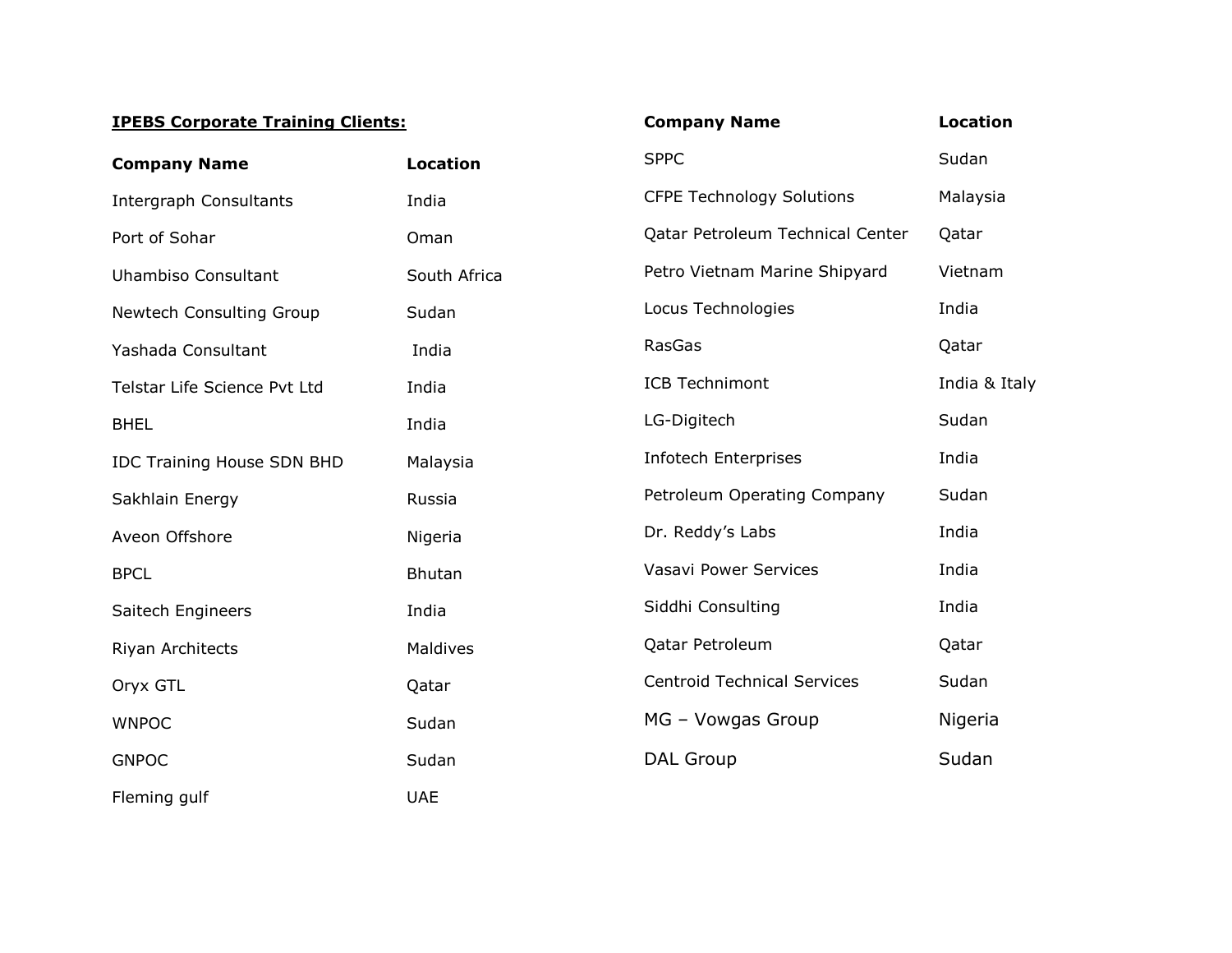#### Terms & conditions:

CANCELLATIONS: IPEBS does not provide refunds for cancellations done after registration & fee payment. However, credit maybe granted to a later program. This credit will be available for up to one year from the date of issuance.

COURSE MATERIAL AGREEMENT: It is the intention of IPEBS that the course text and materials supplied to participants at IPEBS courses are prepared and issued for the participants' sole use. Codes and standards constantly change and interpretations areissued by the publishing societies. Information contained in IPEBS course materials is based on the best available data obtained by **IPEBS** at the time of publication. IPEBS is in no way responsible for subsequent use regardless of intention.

PROGRAM CHANGE POLICY: Please note that instructors and topics were confirmed at the time of publishing this document; however, circumstances beyond the control of the training organizers may necessitate substitutions, alterations or cancellations of the instructors and/or topics. As such, IPEBS

reserves the right to alter or modify the instructors and/or topics if necessary. Any substitutions or alterations will be updated on our web site.

COURSE CANCELLATION BY IPEBS: IPEBSreserves the right to cancel any course due to circumstances beyond our control. All tuition fees will be refunded in the event of cancellation. IPEBSliability is limited to only those tuition fees paid in advance.

**FORCE MAJEURE:** Except for the obligations to make money payments as outlined hereunder, neither partyshall be responsible to the other for delay or failure to perform any of the terms and conditions, or other activities, of this agreement if such delay or failure is caused by strike, war, act of God, or force majeure.